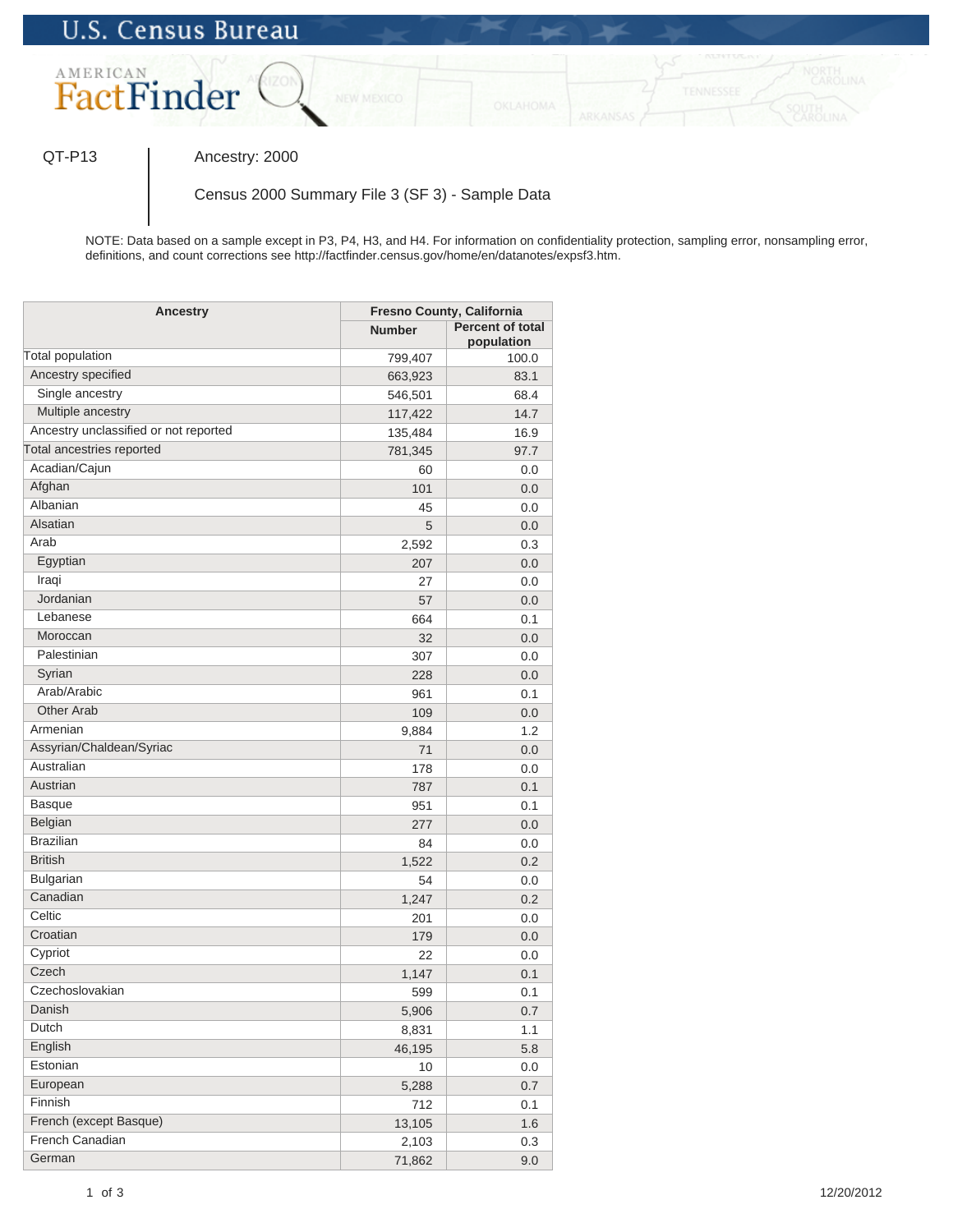| <b>Ancestry</b>                         | Fresno County, California |                         |
|-----------------------------------------|---------------------------|-------------------------|
|                                         | <b>Number</b>             | <b>Percent of total</b> |
|                                         |                           | population              |
| German Russian                          | 68                        | 0.0                     |
| Greek                                   | 1,523                     | 0.2                     |
| Guyanese                                | 93                        | 0.0                     |
| Hungarian                               | 818                       | 0.1                     |
| Icelander                               | 61                        | 0.0                     |
| Iranian                                 | 1,020                     | 0.1                     |
| Irish                                   | 45,275                    | 5.7                     |
| Israeli                                 | 69                        | 0.0                     |
| Italian                                 | 25,168                    | 3.1                     |
| Latvian                                 | 81                        | 0.0                     |
| Lithuanian                              | 383                       | 0.0                     |
| Luxemburger                             | 19                        | 0.0                     |
| Macedonian                              | 6                         | 0.0                     |
| Maltese                                 | $\overline{0}$            | 0.0                     |
| Norwegian                               | 6,436                     | 0.8                     |
| Pennsylvania German                     | 241                       |                         |
| Polish                                  |                           | 0.0                     |
|                                         | 4,341                     | 0.5                     |
| Portuguese                              | 9,367                     | 1.2                     |
| Romanian                                | 332                       | 0.0                     |
| Russian                                 | 3,880                     | 0.5                     |
| Scandinavian                            | 795                       | 0.1                     |
| Scotch-Irish                            | 7,682                     | 1.0                     |
| Scottish                                | 9,205                     | 1.2                     |
| Serbian                                 | 230                       | 0.0                     |
| Slavic                                  | 201                       | 0.0                     |
| Slovak                                  | 161                       | 0.0                     |
| Slovene                                 | 135                       | 0.0                     |
| Subsaharan African                      | 3,408                     | 0.4                     |
| African                                 | 2,512                     | 0.3                     |
| Cape Verdean                            | $\overline{7}$            | 0.0                     |
| Ethiopian                               | 300                       | 0.0                     |
| Ghanian                                 | 101                       | 0.0                     |
| Kenyan                                  | 0                         | 0.0                     |
| Liberian                                | $\mathbf 0$               | 0.0                     |
| Nigerian                                | 378                       | 0.0                     |
| Sierra Leonean                          | $\mathbf 0$               | 0.0                     |
| Somalian                                | 20                        | 0.0                     |
| South African                           | 24                        |                         |
| Sudanese                                |                           | 0.0                     |
| Other Subsaharan African                | 20                        | 0.0                     |
| Swedish                                 | 46                        | 0.0                     |
|                                         | 9,136                     | 1.1                     |
| <b>Swiss</b>                            | 1,907                     | 0.2                     |
| Turkish                                 | 70                        | 0.0                     |
| Ukrainian                               | 861                       | 0.1                     |
| United States or American               | 26,056                    | 3.3                     |
| Welsh                                   | 3,230                     | 0.4                     |
| West Indian (excluding Hispanic groups) | 329                       | 0.0                     |
| <b>Bahamian</b>                         | 0                         | 0.0                     |
| Barbadian                               | 0                         | 0.0                     |
| Belizean                                | 5                         | 0.0                     |
| <b>British West Indian</b>              | 0                         | 0.0                     |
| Dutch West Indian                       | 117                       | 0.0                     |
| Haitian                                 | 74                        | 0.0                     |
| Jamaican                                | 79                        | 0.0                     |
| Trinidadian or Tobagonian               | 14                        | 0.0                     |
| U.S. Virgin Islander                    | 9                         | 0.0                     |
| West Indian                             | 31                        | 0.0                     |
| Other West Indian                       | 0                         | 0.0                     |
| Yugoslavian                             | 856                       | 0.1                     |